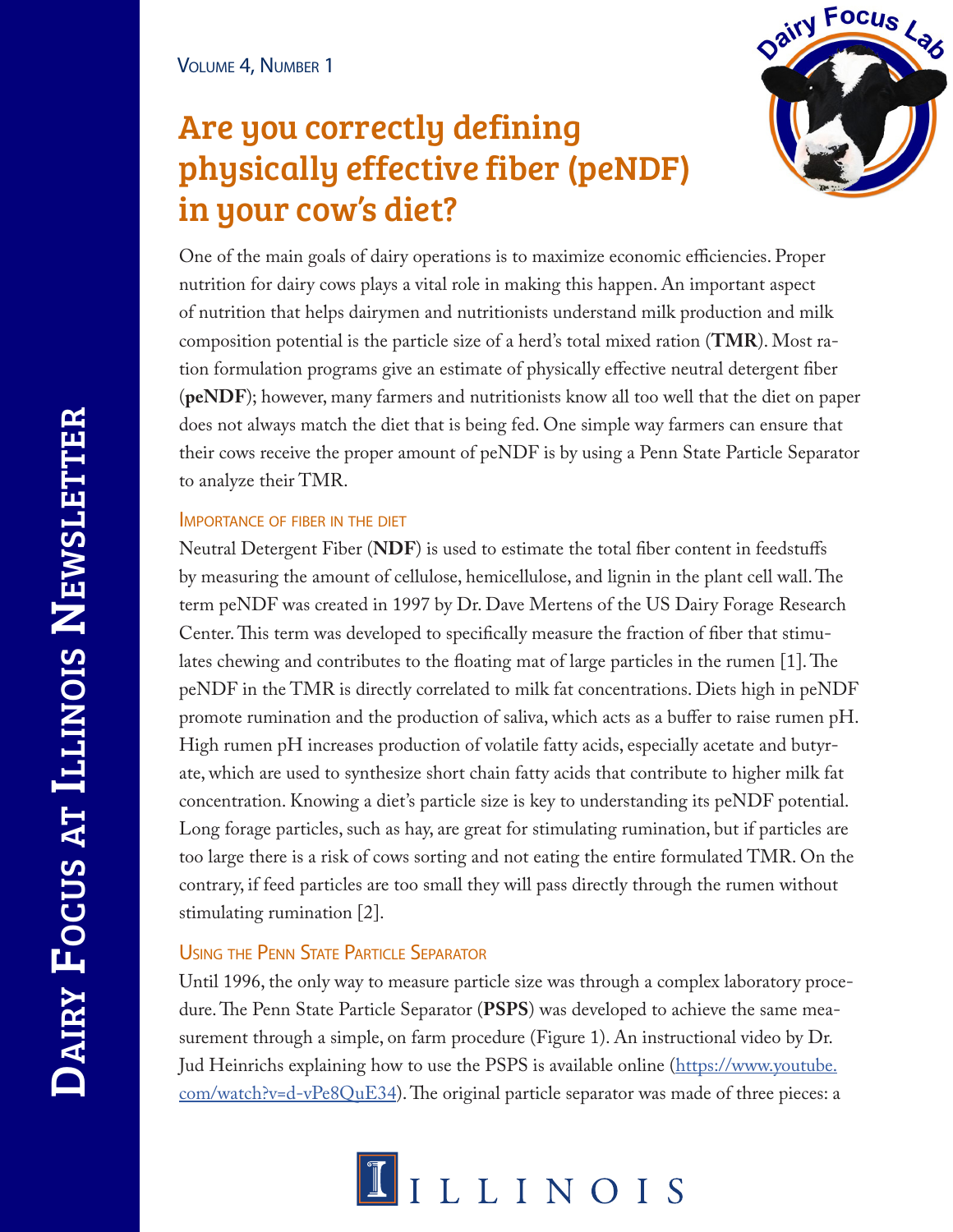19 mm sieve, an 8 mm sieve, and a bottom pan. In 2002 a fourth piece, a 1.18 mm sieve, was introduced in order to better characterize small feed particles. Use of the 1.18 mm sieve was based on evidence supporting the idea that this size was the critical threshold for ruminal stimulation, as particles smaller than 1.18 mm were believed to be rapidly digested or pass directly through the rumen. However, recent studies have shown that the critical threshold for high-producing cows to ensure rumination is closer to 4 mm. In 2013, the PSPS had an alternative third sieve with 4 mm pores. The addition of this sieve allowed for on farm analysis of peNDF.

In the latest version of the PSPS, peNDF can be calculated by adding the total weight from the top three sieves and multiplying the total by the NDF content of the feedstuff [3]. If this number does not match the predicted amount of peNDF that the ration is formulated for, farmers and nutritionists should reevaluate their mixing procedure.

### UNIVERSITY OF ILLINOIS RESEARCH

The University of Illinois Dairy Focus Lab ran a 9-week nutrition trial to compare the TMR particle size results with the 1.8 mm sieve to results with the 4 mm sieve. The results are shown below.

| <b>Production Results for 63 Holstein Cows</b> |         |                 |  |  |
|------------------------------------------------|---------|-----------------|--|--|
|                                                | Average | SD <sup>1</sup> |  |  |
| Milk Yield, lbs/day                            | 72.41   | 26.86           |  |  |
| Milkfat, %                                     | 3.37    | 0.89            |  |  |
| Dry Matter Intake, lbs/day                     | 53.08   | 7.25            |  |  |
| Days in Milk                                   | 194     |                 |  |  |

<sup>1</sup> SD= Standard Deviation

| TMR Results: PSPS with 4mm third sieve <sup>1</sup> |                           |                 |                   |  |
|-----------------------------------------------------|---------------------------|-----------------|-------------------|--|
| <b>Sieve</b>                                        | <b>Average Percentage</b> | SD <sup>2</sup> | Recommended (%)   |  |
| Upper $(19 \text{ mm})$                             | 2.57                      | 0.95            | $2 \text{ to } 8$ |  |
| Middle (8 mm)                                       | 42.94                     | 8.59            | 30 to 50          |  |
| Lower $(4 \text{ mm})$                              | 14.99                     | 0.51            | 10 to 20          |  |
| <b>Bottom</b>                                       | 39.50                     | 10.04           | $30$ to $40$      |  |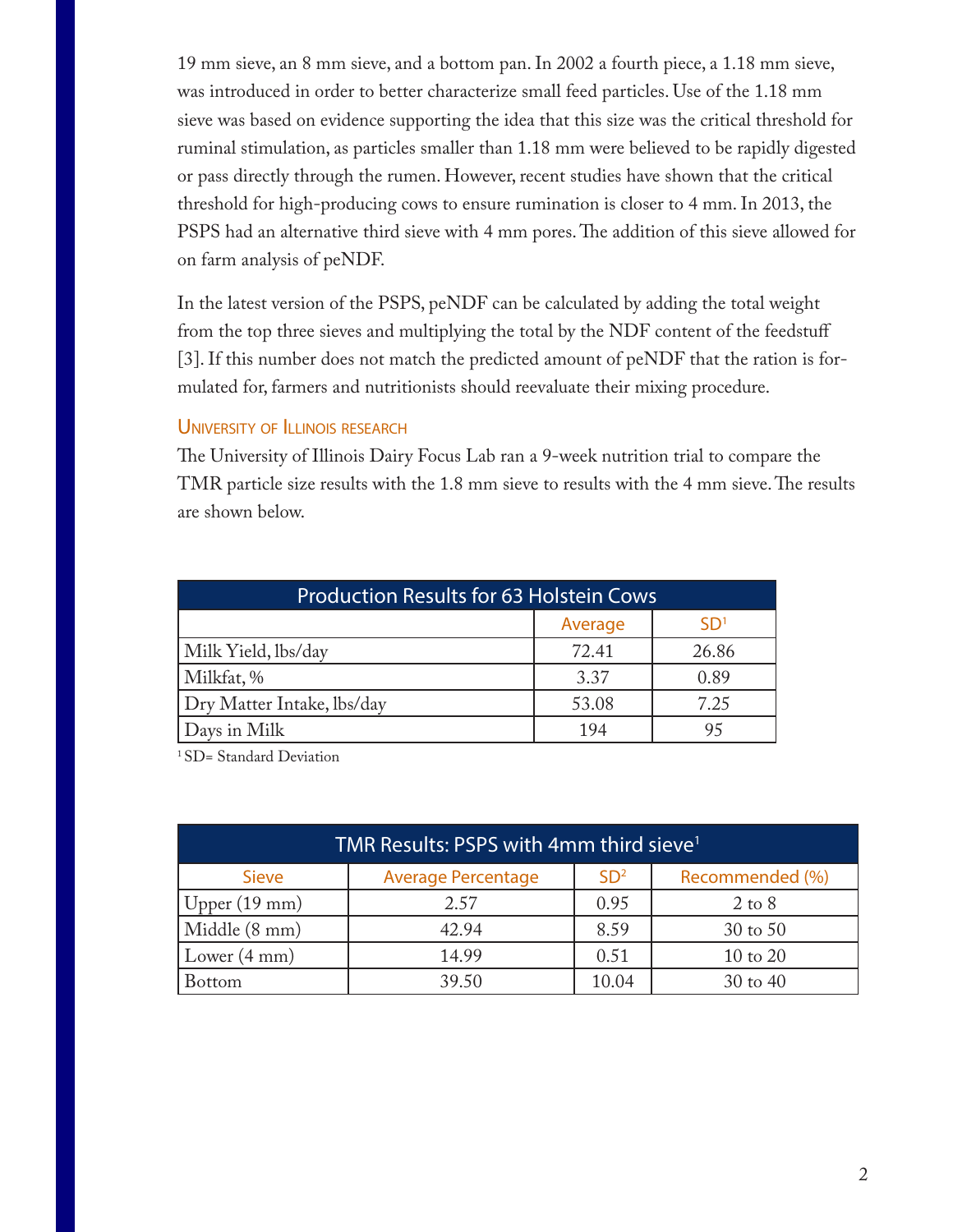| TMR Results: PSPS with 1.18mm third sieve <sup>3</sup> |                           |                 |                   |  |  |
|--------------------------------------------------------|---------------------------|-----------------|-------------------|--|--|
| <b>Sieve</b>                                           | <b>Average Percentage</b> | SD <sup>2</sup> | Recommended (%)   |  |  |
| Upper $(19 \text{ mm})$                                | 2.89                      | 1.13            | $2 \text{ to } 8$ |  |  |
| Middle (8 mm)                                          | 49.81                     | 2.33            | 30 to 50          |  |  |
| Lower $(1.18 \text{ mm})$                              | 41.56                     | 2.08            | 30 to 50          |  |  |
| <b>Bottom</b>                                          | 5.75                      | 1.37            | $\leq 20$         |  |  |

 $1 n = 18$ 

2 SD= Standard Deviation

 $3 n = 33$ 

To calculate peNDF using the 4 mm sieve, the top three sieves were added together and then multiplied by the NDF content of the TMR. The formulated diet was predicted to have a dry matter NDF value of 30.88% (according to AMTS v. 4.7.1), but the analysis of the diet showed the dry matter NDF value to be 29.0%.

Using the 4 mm sieve: TMR Formulated: (2.57 + 42.94 + 14.99) x 0.3088 = 18.68 peNDF TMR Analyzed: (2.57 + 42.94 + 14.99) x 0.29 = 17.55 peNDF

Using the 1.18 mm sieve:

TMR Formulated: (2.89 + 49.81 + 41.56) x 0.3088 = 29.11 peNDF TMR Analyzed: (2.89 + 49.81 + 41.56) x 0.29 = 27.34 peNDF

Penn State University dairy researchers recommend that 60-70 percent of the NDF content of the TMR should be considered physically effective as measured using the 4 mm sieve. Currently, the TMR tested in the Illinois trial is at 60.5%, which is at the lower end of the recommended range. This tells us that we need to slightly increase our particle size, to possibly see an improvement in our milk fat composition. Also, it is important to note that using a 1.18 mm sieve may overestimate actual peNDF in the diet, as seen in the calculations above. Make sure that you are using the correct sieves in order to evaluate peNDF in your TMR.

#### **RECOMMENDATIONS**

The Penn State Particle Separator is an excellent on-farm assessment tool for evaluating the physically effective fiber content of a ration. Data from Penn State University, Japan and Canada, as well as three independent labs, has clearly shown that the 4 mm sieve is more accurate when assessing the peNDF value of high producing dairy cows. Based on these findings, the University of Illinois Dairy Focus Lab recommends using the 4 mm sieve to analyze peNDF. The 1.18 mm sieve is still useful for analyzing the amount of very fine particles in a diet, but does not provide the farmer with an accurate representation of peNDF.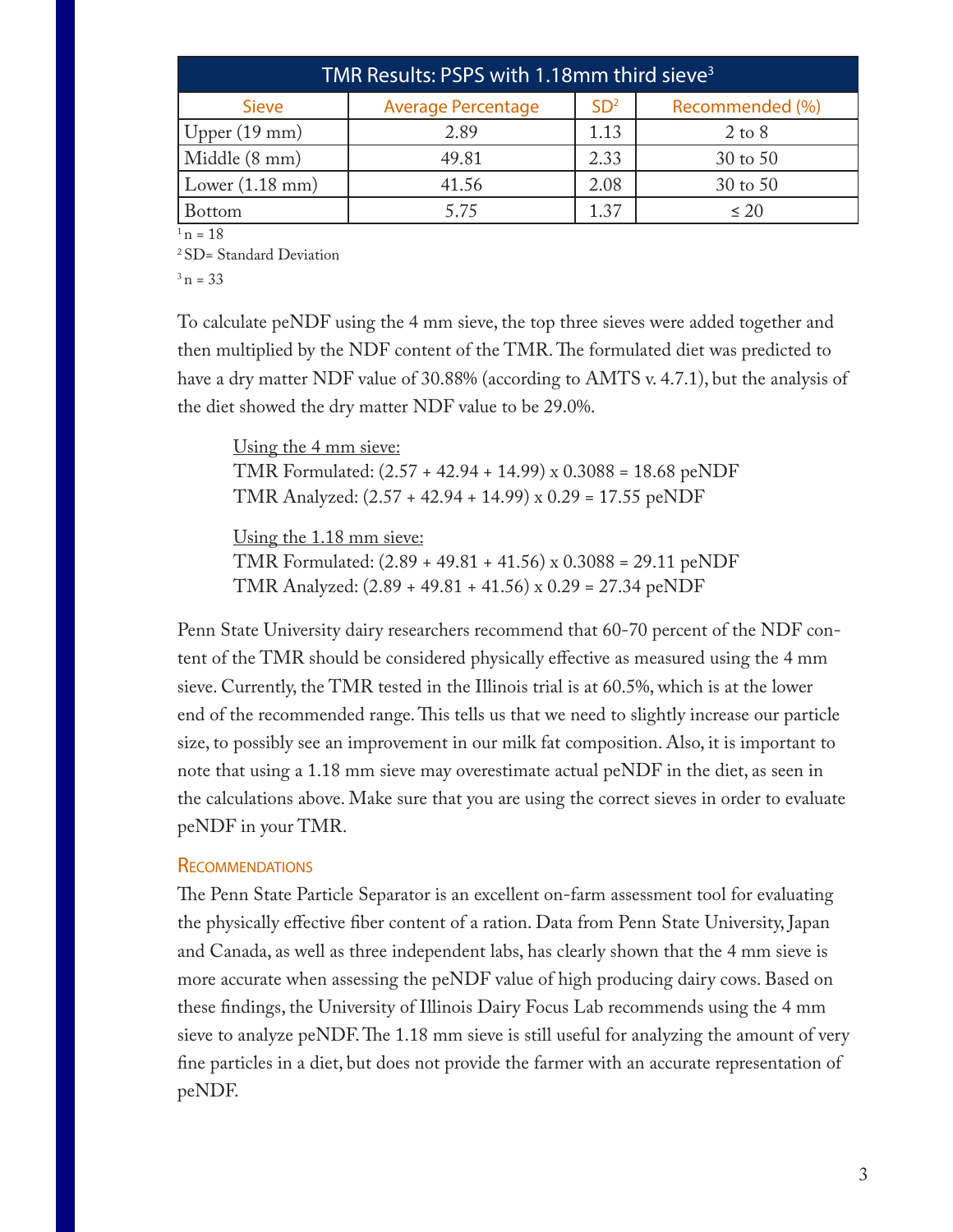Another way to assess peNDF in a TMR is by monitoring cow fecal scores. Make sure that your cows have an average fecal score of 2.5-3.5 on a scale from 1-4. In the University of Illinois trial mentioned above, the cows averaged a fecal score of  $2.93 \pm 0.37$ .

If the particle size is not meeting the recommendations, the farmer should evaluate the mixing procedure. The most common mistake, which is easy to fix, is either not mixing enough or mixing it for too long. The order in which the ingredients in the TMR are mixed is also extremely important. The general rule of thumb is to add dry forages first, silage second, and grains and concentrates last. Farmers who still experience issues with particle size may want to consider pre-chopping dry forages or reevaluating the chop length at harvest.

Remember that in order to manage one must have numbers. Help your cows and consultants by having your TMR numbers in hand!

*—Taylor Damery, Russell Pate, and Dr. Phil Cardoso*

[1] Grant, R. J., and K. W. Cotanch. "Physically Effective Fiber for Dairy Cows: Current Perspectives." (2005): W. H. Miner Agricultural Research Institute.

[2] Saha, Uttam Kamar, Dennis W. Hancock, Gary Lee Heusner, Nicholas S. Hill, David E. Kissel, Leticia S. Sonon, and Lawton Stewart. "Common Terms Used in Animal Feeding and Nutrition." UGA Extension.

[3] Heinrichs, Jud. "Penn State Particle Separator (Dairy Cattle Nutrition)." Dairy Cattle Nutrition. Penn State Extension.